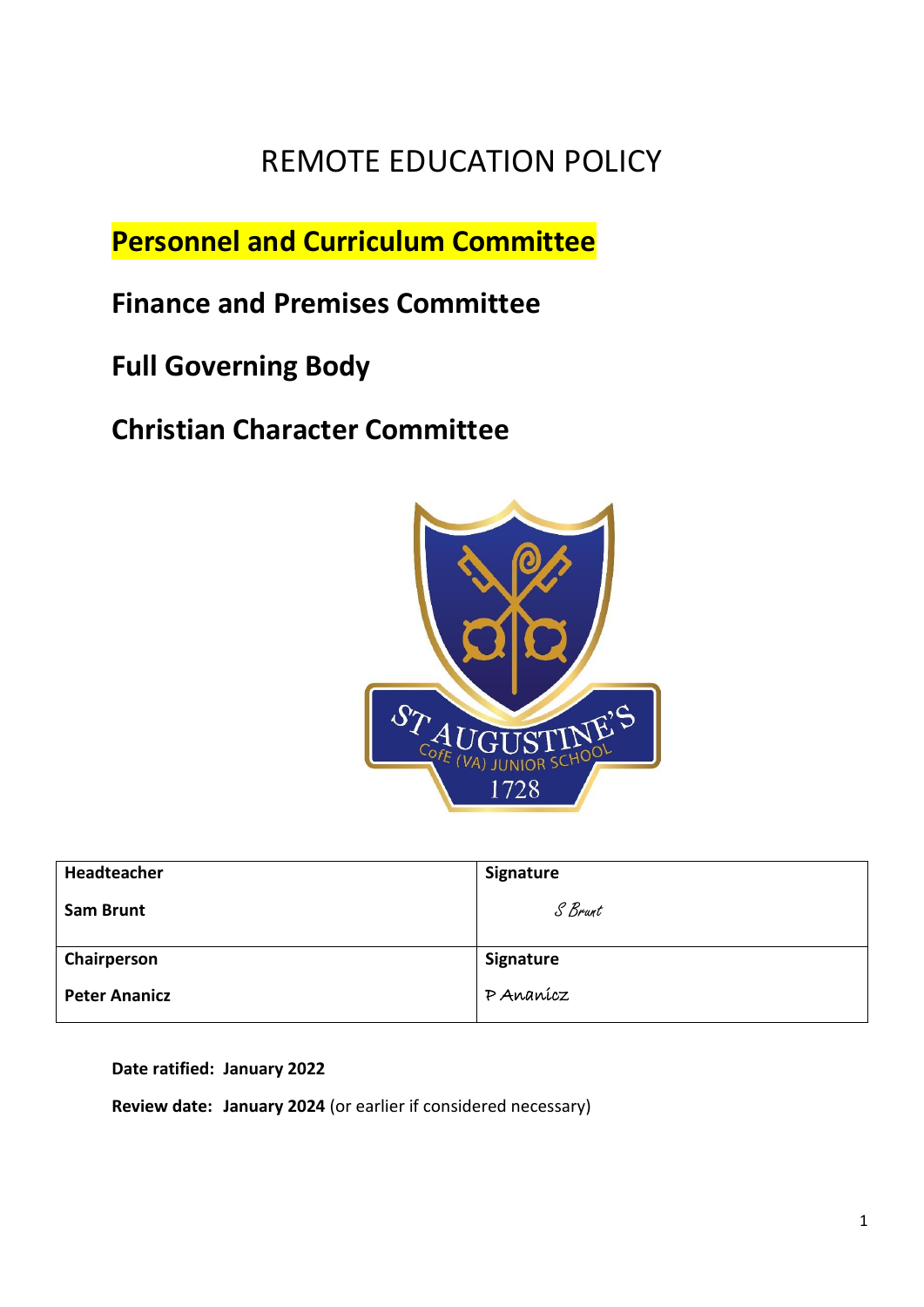1. Aims

This Remote Education Policy aims to:

- Outline the school's approach to educating pupils who will not be attending school, as a result of government guidance or the closure of a bubble
- Make clear our expectations of staff who are self-isolating but healthy and able to continue planning, teaching and assessing pupils' work
- Ensure that remote education is offered as soon as it becomes necessary
- Ensure consistency in the approach to remote learning for all pupils, including those with SEND, who aren't in school through use of quality online and offline resources
- Provide clear expectations for members of the school community with regards to delivering high quality interactive remote learning
- Include continuous delivery of the school's broad curriculum, as well as support of pupils' well-being
- Ensure that pupils learn new facts and concepts, as well as reinforcing prior learning
- Ensure that pupils engage in the learning they would have completed had they been in school as normal
- Ensure that online tools used enable appropriate interaction with pupils, the assessment of their work and the provision of feedback
- Provide training for staff about the appropriate use of online platforms so that pupils and staff are effectively safeguarded and that data protection guidelines are adhered to
- Support effective communication between the school and families so that parents and pupils can access and make the best use of resources
- Ensure that pupils who lack any necessary equipment have this sourced for them

### **2. Who is this policy applicable to?**

- Children who are absent because they are awaiting test results and the household is required to self-isolate. The rest of their school bubble are attending school and being taught as normal. Individual pupils who are unable to attend will be supported on a case-by-case basis by providing them with work which will broadly mirror that being taught to the rest of the class who remain in school
- Children who are part of a whole bubble which is not permitted to attend school because a member of their bubble has tested positive for Covid-19.
- Children not attending school due to nationwide lockdown

### **3. Resources**

Resources to deliver this Remote Education Plan include:

 Where possible, for individual children who are self-isolating but well or awaiting test results for themselves or a member of their household, the same learning that the rest of the class are accessing, will be provided. This will be delivered if required.

In the case of a bubble closure, a paper learning pack will be sent home with every child. From the first day of closure the following resources will be also be used:

- Live lessons via Google Meet and learning activities via Google classroom
- Purple Mash
- TT Rock Stars
- AR Reading Book and access to quizzes
- Oak National Academy

## **4. Approaches to Learning: Our Principles**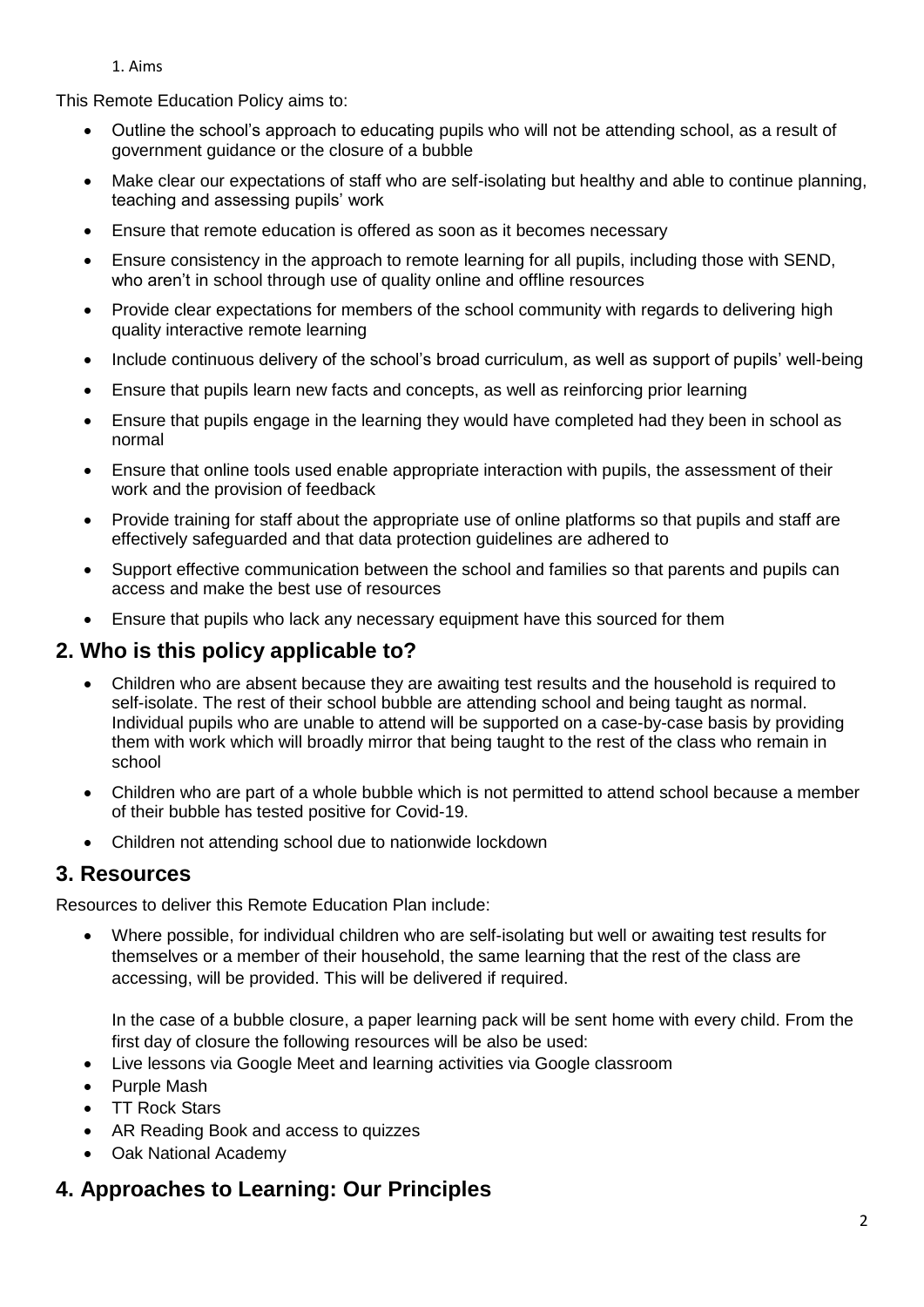The following principles, informed by the DfE's requirements in respect of remote learning, underpin our approach:

- Planning will be informed by the feedback from previous remote learning
- Pupils will study a broad range of subjects
- Pupils will learn new facts and concepts, as well as completing activities that reinforce their prior learning.
- Those who cannot attend school will access similar learning to that which their bubble is completing within school
- Activities will be varied and not solely consist of 'screen time'; for example daily challenges will be put on google classroom which will include practical/ creative activities.
- Teachers will have access to a wide variety of resources to share remotely, such as TT Rockstars, Purple Mash.
- Staff will have the training they need to provide online learning safely, including E Safety policy guidance.
- All pupils will have access to the resources they need to learn. We will ensure this by sending home login details and uploading activities daily.
- Teachers will communicate the purpose of activities and their success criteria for pupils using Google Classroom.
- Pupils will access remote learning resources as part of in-school delivery, so that they become used to these ways of working. Weekly homework will be provided which require use of Google Classroom.
- SEND will not be a barrier to accessing the curriculum at home, because the school will work in partnership with families by providing differentiated learning for any child who requires it. For those children with EHCP, the SENDCo will liaise with parents to provide appropriate work. All legal amendments to EHCP plans will be made as a result of a child's absence due to COVID.
- COVID catch-up funding will be used effectively to tutor individual/individuals remotely.
- Staff workload will be managed by shared planning of resources and shared feedback with TAs.
- Leaders will measure engagement in remote learning by monitoring attendance of online lessons and use this information to review provision and make changes as necessary.

## **5. Working with Parents**

We are committed to working in close partnership with families, and providing remote learning in different ways when that is necessary to suit the needs of particular pupils, such as those who have special educational needs and disabilities (SEND)

We will provide guidance to parents on how to use Google Classroom and Google Meet.

Resources will be shared with pupils and parents via Google Classroom.

We will encourage parents to support their children's work, and to establish a routine based around the school day wherever possible. A grid of weekly learning expectations will be shared with parents.

Should parents be unable to access online work for any reason, they should contact the School Office so that other arrangements can be made.

All children sign an 'Acceptable Use Policy' at school which includes e-safety rules. This applies when children are working on computers at home.

### **6. Roles and responsibilities**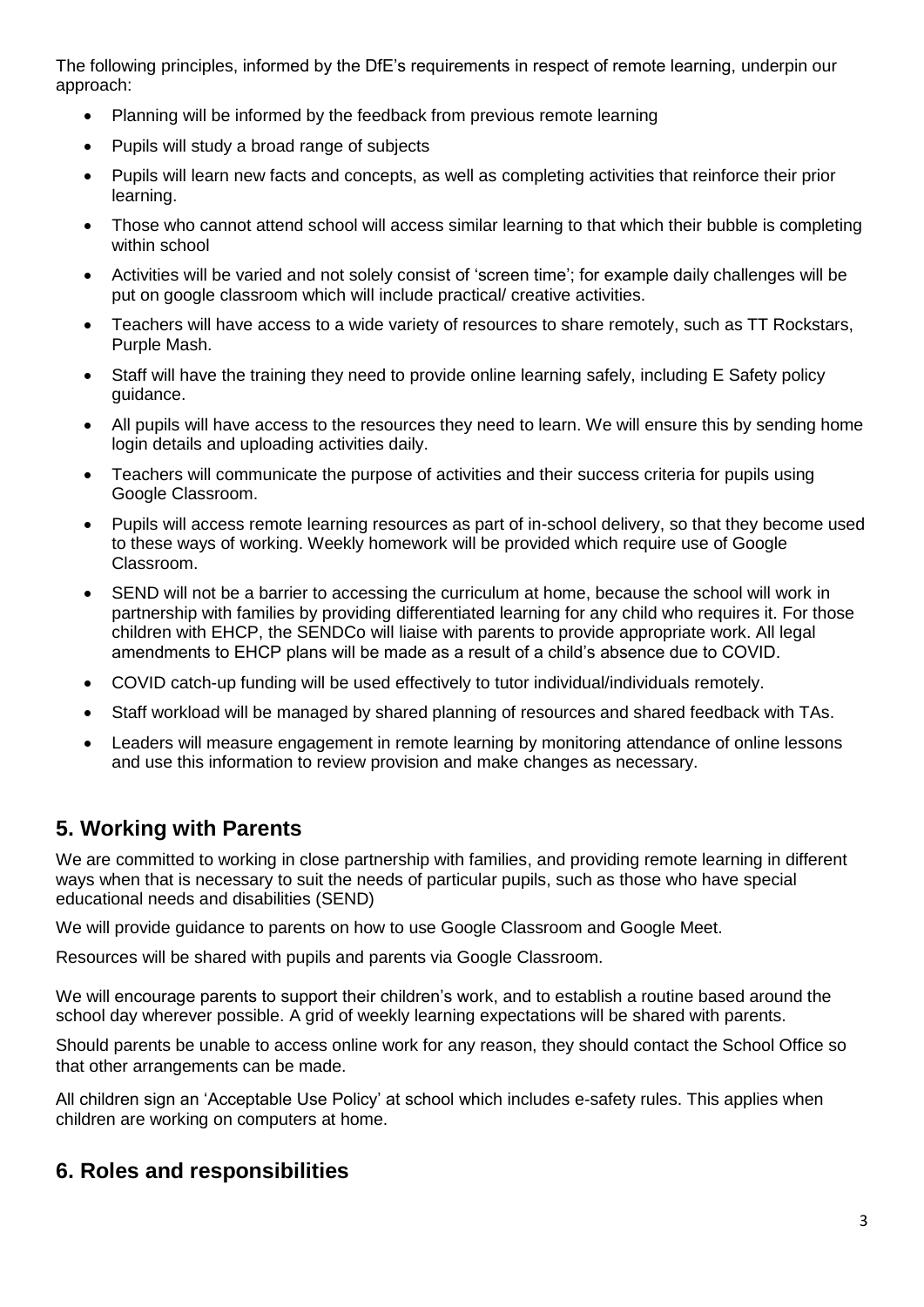#### **Senior and subject leaders**

Alongside any teaching responsibilities, senior/subject leaders are responsible for:

- Adapting schemes of learning so that teachers are aware of how the intended key components can be taught remotely
- Co-ordinating the remote learning approach across the school including monitoring pupils' engagement
- Lead virtual meetings to ensure consistency across the year/subject
	- Monitoring the effectiveness of remote learning, including by monitoring attendance of online lessons and use this information to review provision and make changes as necessary.
- Ensuring that staff, pupils and parents benefit from appropriate guidance about remote learning
- Ensuring that resources fully support teachers and pupils so that remote learning can take place without hindrance in this respect
- Monitoring the security of remote learning systems, including data protection and safeguarding considerations

#### **Teachers**

Teachers will be provided with the necessary training on how to use Google Classroom and Google Meet.

When providing remote learning, teachers must be available between 9am-12pm and 1pm-3pm

Teachers unable to work for any reason during this time should notify a member of SLT.

When providing remote learning, teachers are responsible for:

- Setting work:
	- o Teachers will set work for the pupils in their year group 'bubbles'
	- $\circ$  The work set should follow the usual timetable for the class had they been in school. wherever possible
	- o Teachers will set work using the Google Classroom.
	- o Teachers will teach at least one 'live' lesson daily.
	- $\circ$  Daily English and mathematics work and one other subject will be provided.
	- o Planning and resources will be completed by year group teams and reviewed during Upper/ Lower School PPA time by curriculum leaders before they are made available to pupils and parents.
- Providing feedback on work:
	- o Reading, writing and mathematics work: feedback will be provided by one of the 'bubble' adults via Google Classroom
	- $\circ$  Work in other subjects: general comments will be made on work uploaded.
	- o Some work will be self-marked.
	- o Teacher will provide feedback on all English and Maths work set.
- Keeping in touch with pupils who aren't in school and their parents:
	- $\circ$  Teachers are expected to make weekly contact, via emails or phone calls.
	- $\circ$  If there is a concern around the level of a pupil's engagement, the teacher should notify a member of SLT who will make contact with parents.
	- $\circ$  Teachers should only use their school email address to communicate with parents and pupils.
	- $\circ$  Teachers should check emails at least once in the morning and once in the afternoon and should respond to all parents within 24 hours. If the matter cannot be resolved within that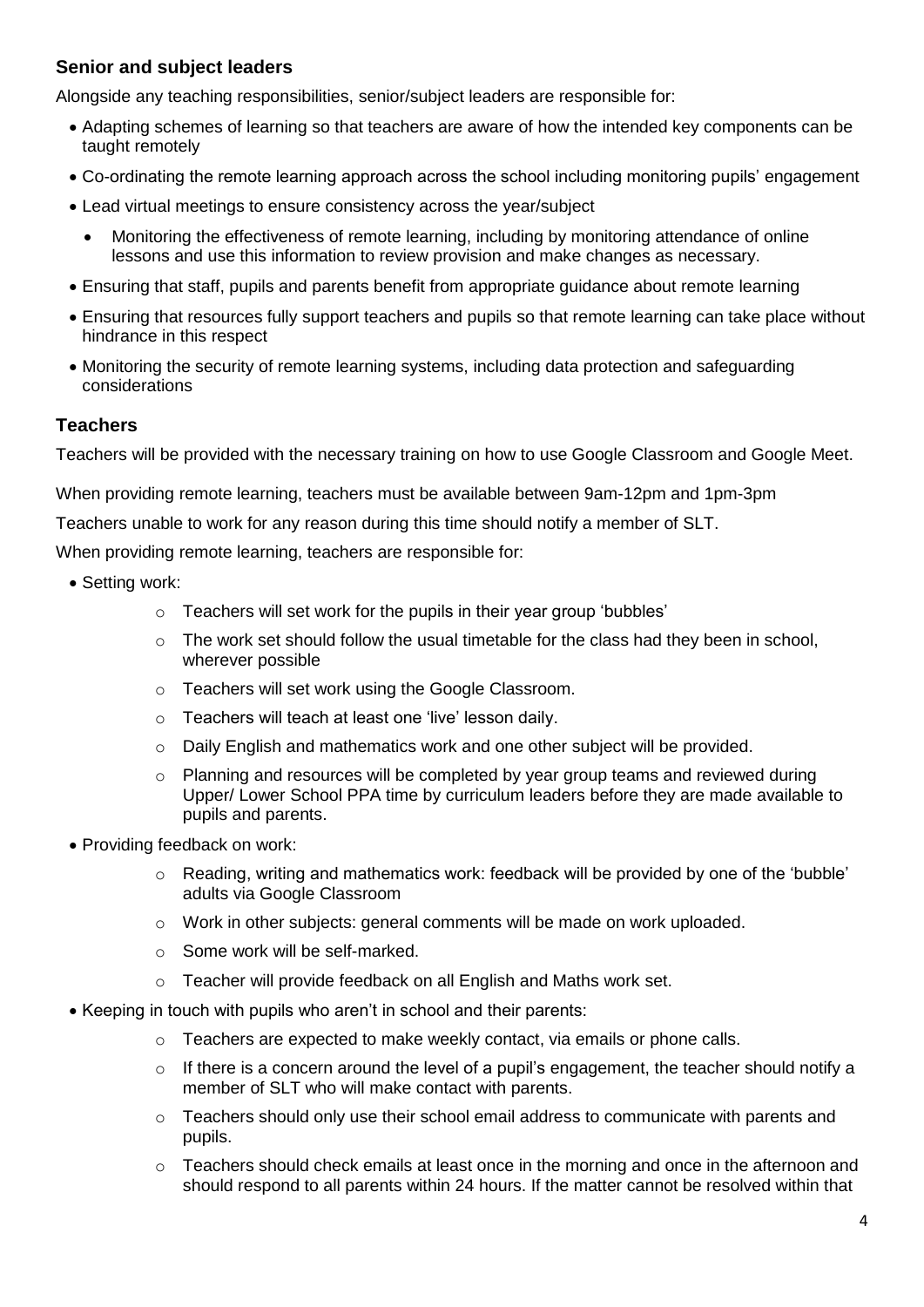period, the teacher will acknowledge the email and explain to the parent the reasons for the delay and the actions they are taking

- $\circ$  Where a family displays difficult behaviour or is unable/unwilling to comply, teachers will contact a member of SLT.
- o Calls made using personal phones must have 141 inserted before the recipient's number so that their phone number is hidden from view
- Teachers will respond promptly to requests for support from families at home, by contacting a member of the school's safeguarding team.
	- $\circ$  Any immediate safeguarding concerns must be referred immediately to the DSL.
- Staff who are required to self-isolate are expected to:
	- o Follow the normal reporting procedure for planned absence
	- $\circ$  Following contact with school, the school business manager may set up a referral to Occupational Health to support that individual
	- $\circ$  Obtain a test and share the result of it with school so that appropriate plans can be made
	- $\circ$  If unwell themselves, teachers will be covered by a senior leader. Planning and other activities will not be undertaken until the teacher is fit for work.

#### **Teaching Assistants**

Teaching assistants must be available during their usual working hours.

If they are unable to work for any reason during this time, for example due to sickness or caring for a dependent, they should report this using the normal absence procedure.

During the school day, teaching assistants must complete tasks as directed by a member of the SLT. The following tasks/roles are examples and do not constitute an exhaustive list:

- Assisting the class teacher with supporting pupils remotely
- Preparing home learning resources
- Undertake remote and/or online CPD training
- Attend virtual meetings with colleagues
- Communicate with parents

#### **Designated Safeguarding Lead**

The DSL is responsible for managing and dealing with all safeguarding concerns. For further information, please see the Safeguarding and Child Protection Policy.

#### **The SENDCO**

The SENDCO will ensure that the technology used for remote learning is accessible to all pupils and that reasonable adjustments are made where required.

 Ensure that pupils with EHC plans continue to have their needs met while learning remotely, and liaising with the headteacher and other organisations to make any alternate arrangements for pupils with EHC plans and IHPs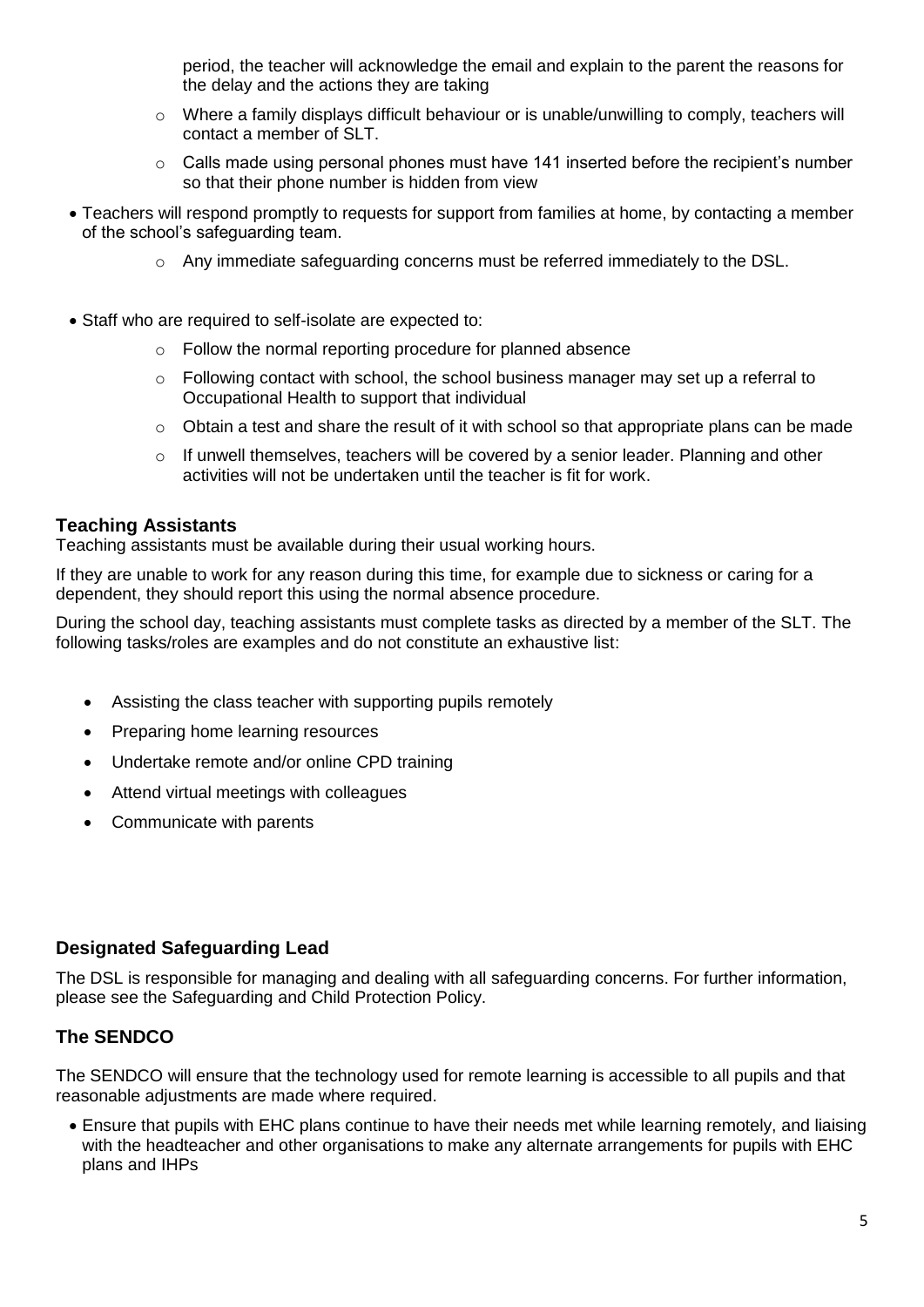• Identify the level of support required by pupils and liaise with the class teacher to put appropriate support in place.

#### **The School Business Manager**

 The SBM will ensure value for money when arranging the procurement of equipment or technology and ensure that the school has adequate insurance to cover all remote working arrangements.

### **IT Technicians**

IT technicians are responsible for:

- Fixing issues with systems used to set and collect work
- Helping staff with any technical issues they are experiencing
- Reviewing the security of remote learning systems and flagging any data protection breaches to the data protection officer

### **Pupils and parents**

Staff can expect pupils learning remotely to:

- Be contactable during the school day
- Complete work to the deadline set by teachers
- Seek help if they need it, from teachers or teaching assistants

Alert teachers if they're not able to complete work

Staff can expect parents with children learning remotely to:

- Wherever possible, maintain a regular and familiar routine.
- Support their children in their reading as far as they are able, so that they continue to read their home reading book or access online reading resources via Google Classroom.
- Support their children's work as far as they are able, by discussing the work together and making appropriate plans for its completion. This can include providing a suitable place to work and encouraging their children to focus
- Make the school aware if their child is sick or otherwise cannot complete work, or if the online platform does not work on their devices, whereupon alternative resources will be offered
- Seek help from the school if they need it, communicating with class teachers by email or phone, or by contacting the school office.
- Be respectful when making any complaints or concerns known to staff

#### **Governing Body**

The governing body is responsible for:

- Monitoring the school's approach to providing remote learning to ensure education remains as high quality as possible
- Ensuring that staff are certain that remote learning systems are appropriately secure, for both data protection and safeguarding reasons

# **7. Personal Data**

Staff members may need to collect and/or share personal data, such as information on pupils' attainment or their contact details. This is necessary in furtherance of the school's official functions and therefore individuals will not need to provide authorisation for this to happen. However, staff are reminded to collect and/or share as little personal data as possible online, and should speak to their line manager if they are